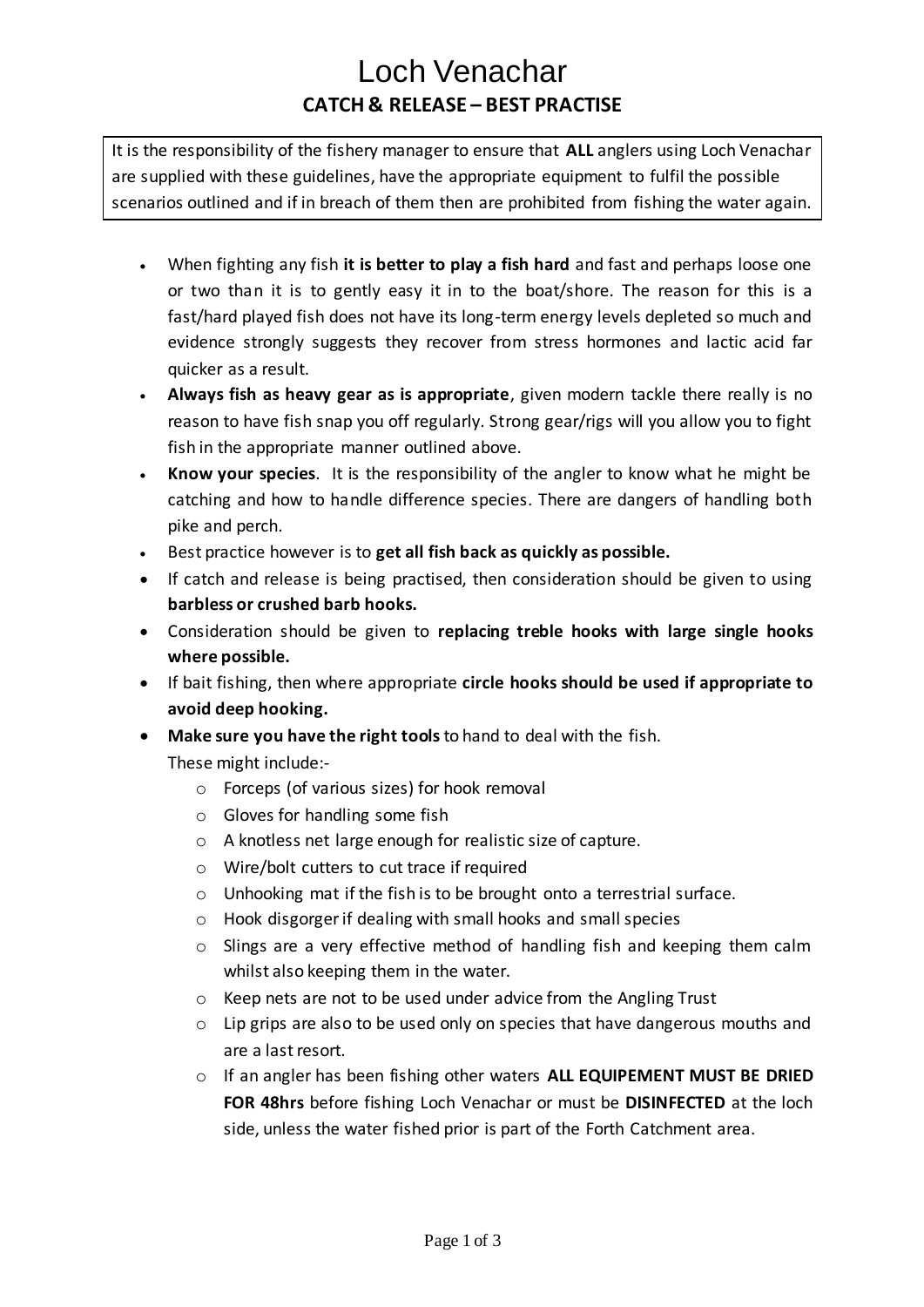## Loch Venachar **CATCH & RELEASE – BEST PRACTISE**

- If at all possible it is best to **keep the fish in the water at all times**. If a quick photos is required then keep the fishing in the net in clear water, get the shot set up, then on a count of three quickly raise the fish out of the water, well supported and not too far above the surface and then lower back into clean water after **no more than 5 seconds**. This may be extended on the advice of the local expert / guide.
- **Always keep the fish well supported**, the best method for this is to have one hand around the wrist of the tail (the caudal peduncle) and the other just behind the head with the forearm of that hand running along the belly for further support. Where appropriate use a pre-wetted unhooking mat to rest the fish on.
- **Hands must always be wet** before handling fish so as to protect the mucus/slim that acts as a protective barrier to the fishes skin from water born pathogens. This is the case with all equipment that is to come in contact with the fish e.g. net and unhooking mat.
- **Never put a fish down on rough abrasive surfaces** like rock.
- **Never hold a fish supported by just its tail** out of the water as if it "kicks" it might damage its spine.
- **Never hold a fish by just its mouth.** There is a tendency for trophy shots to be posed holding specimens horizontal by the mouth. This damages the spinal cord. Where appropriate you can chin a medium sized pike, however it is always the recommendation to net the fish.
- Always keep the fish as **close to the water as possible**, do not lift it high into the air at any stage as if it kicks free it will seriously damage itself. Kneeling for trophy shots of fish is recommended, rather than risking dropping a fish from height if standing, especially on a boat which might be moving or unsteady.
- Always move **slowly and calmly**, this again helps keep the stress levels of the fish to a minimum.
- If a large fish is being handled and the handling will take some time then placing a **WET** black fish skin friendly material over the eyes will help keep the fish calm. To this end always **beware of the fishes head**, **keep any damaging objects away from the eyes and make sure the fishes gills can freely move and are in clean water at all times.**
- Check the welfare of the fish before release. If the fish is bleeding due to an **injury to the gills** it is best to consult the local expert/guide as to how to proceed. It is often kindest to dispatch a fish with these injuries quickly and cleanly. This should be reported to management.
- When releasing a fish it is important to **fully revive the fish before releasing it**. This requires holding the fish well supported by the tail and belly, in clear (no silt or mud) water. Slowly moving the fish in a forward direction (not rocking it back and forth) will help pass clean water over the gills.
- **DO NOT** release the fish until it has kicked confidently and can support itself upright in the water. It is absolutely imperative the fish swims away being able to support